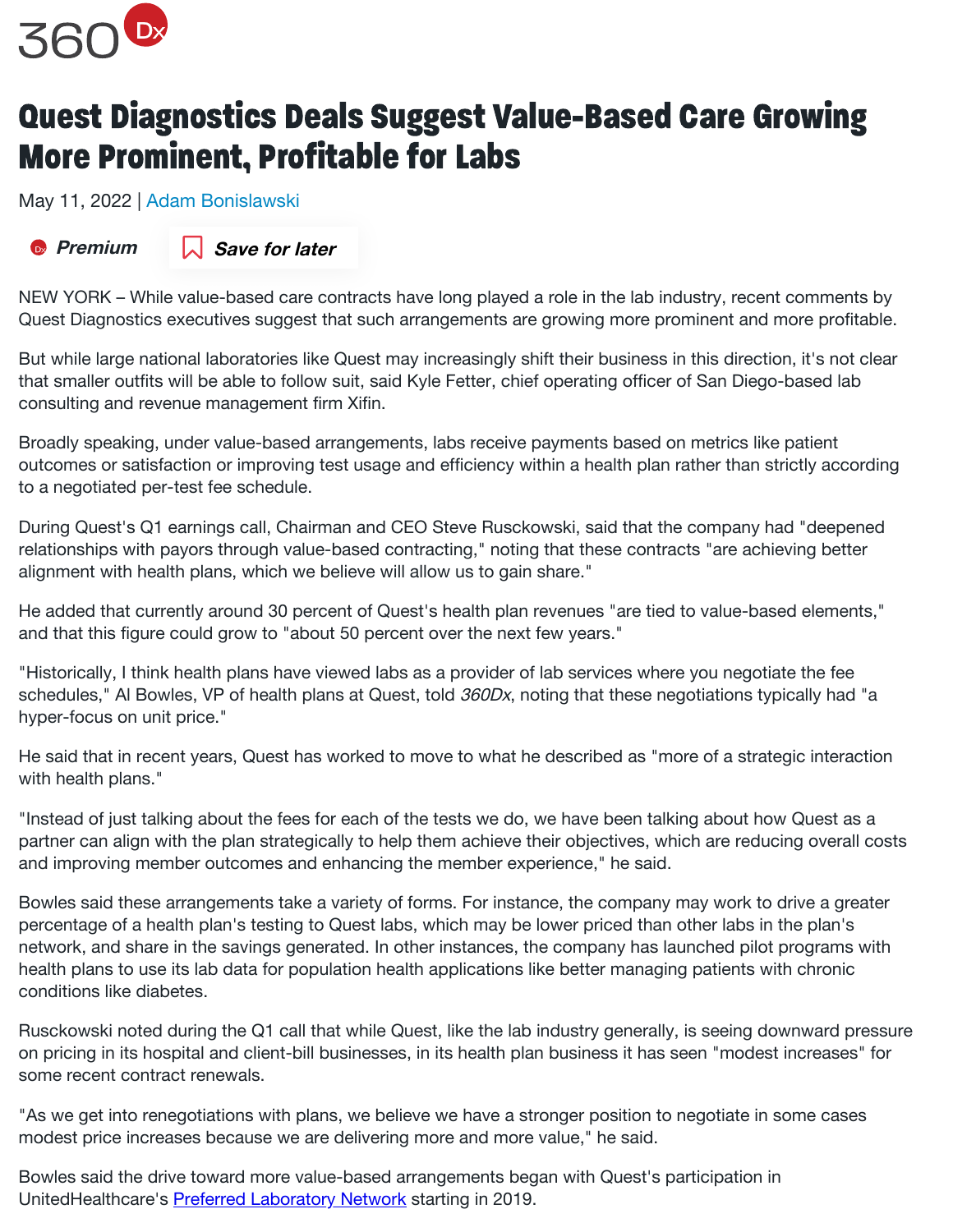While the PLN is not the totality of the value-based relationship between the two companies, "it is a foundational piece" in that it lays out the criteria UHC is prioritizing in its lab network, Bowles said.

The UHC contract was followed by a deal with [Anthem](https://www.360dx.com/clinical-lab-management/quest-anthem-deal-focused-patient-experience-expanded-use-lab-data#.YnvjUejMJnI) in 2020, under which the firms said they would collaborate on a variety of initiatives including improving costs and price transparency and demonstrating that Quest's lab data could improve Anthem member care and outcomes. The Anthem deal has been key to sparking broader interest among payors, Bowles said.

"Anthem is kind of the big dog in the Blue Cross Blue Shield group of state plans, and they are probably viewed as an innovator and creator and doing some unique things," he said. "So the Blues plans are very interested in what we are doing with Anthem and that has opened doors."

Bowles added that Quest has also "had some success" with value-based arrangements with Centene's managed Medicaid plans and Humana's Medicare Advantage plans, adding that this work has also drawn interest from other insurers.

"That has given us a platform and a catalyst to have discussions with other plans," he said.

This notion, that labs have more to offer than just test results, is increasingly widespread within the industry, seen perhaps most prominently in Clinical [Laboratory 2.0,](https://www.360dx.com/clinical-lab-management/laboratory-based-patient-care-project-moving-theory-practice#.YnvuKejMJnI) a term initially coined by members of Project Santa Fe, a group formed in 2016 by five health system-based labs with the goal of demonstrating how labs can carve out new roles within the healthcare system and use lab data to proactively impact patient outcomes.

Downward pressure on test reimbursement from insurers and legislation like the Protecting Access to Medicare Act (PAMA) have raised the profile of ideas like Lab 2.0 as laboratories look for ways to more fully capture what they believe to be the value of their testing.

"People have long wanted to see more value-based pricing in diagnostics," Xifin's Fetter said. However, he added, "it has been challenging, because institutional processes haven't historically been super supportive of those models."

"You're the lab downstream, so some of the information that typically drives a value-based pricing model isn't available to you, or you're not the one making the decision," he said. "Because of that it hasn't been historically easy to implement those types of models."

Bowles alluded to these historical impediments in noting that one key to Quest's value-based care discussions has been its ability to move beyond the contracting teams with which labs typically hammer out health plan deals to other parts of the organization, like the medical policy side and participating physicians.

"Through those discussions we've been able to really focus on what we can provide that is beyond just the lab services," he said.

Fetter said that in recent years Xifin has seen more value-based arrangements in the industry than previously. He questioned, however, how feasible Quest's approach is for smaller labs without the same resources or negotiating leverage.

"Most of the time when [labs] are negotiating with payors, they are dealing with somebody in the provider relations team that is more specific to the laboratory, and they are looking at a fee schedule and saying, 'OK, how can I decrease my potential payments in a way that will net out as positive in terms of decreasing our rates,'" he said.

A lab, Fetter said, has "to have a certain amount of leverage and be big enough to say, 'OK, but this isn't just a lab deal.' This impacts your therapy payouts, your treatment payouts, your drugs, things like that. You have to get all of the stakeholders involved and those formularies to the table, because I don't think you can have that negotiation with the provider relations lab person."

"If you're a smaller laboratory doing routine clinical testing and things like that, you should certainly approach your existing payors to talk about potentially working into that type of a program," he said. "But is it realistic? I don't know."